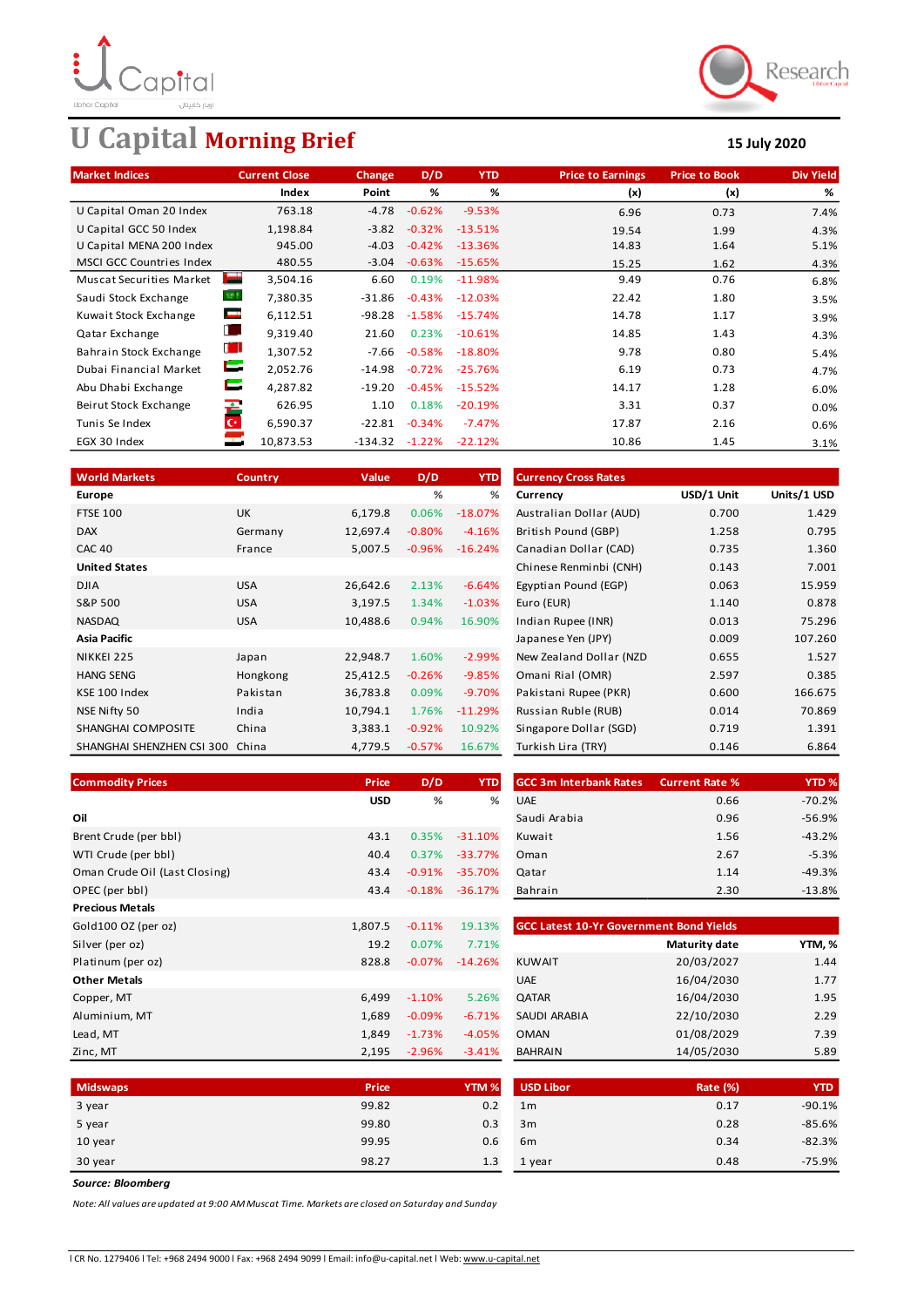

#### **OMAN ECONOMIC & CORPORATE NEWS**



#### **New Industrial City unveiled in Al Dhahirah Governorate**

The Public Establishment for Industrial Estates (Madayn) has officially begun setting up Ibri Industrial City in the wilayat of Ibri in Al Dhahirah governorate on a total area of 10 million square metres. Work is currently underway to develop the masterplan of Ibri Industrial City through the appointed consultancy company. The detailed design work and tender documents for the implementation of phase one is expected to be completed in the coming period. This will include infrastructure and service works, industrial workshops and basic facilities.

Source: **[Oman Observer](https://www.omanobserver.om/new-industrial-city-unveiled-in-al-dhahirah-governorate/)**

### **Oman's oil reserves at 4.84bn barrels, gas at 23.8 TCF**

Reserves of crude oil and condensates in the Sultanate totaled 4842.71 million barrels as of 2019-end, up by 1.1 per cent in comparison with 2018, the Ministry of Oil and Gas announced in its 2019 Annual Report. Majority state-owned Petroleum Development Oman (PDO) accounts for about 67 per cent of total reserves, it said.

Source: **[Oman Observer](https://www.omanobserver.om/omans-oil-reserves-at-4-84bn-barrels-gas-at-23-8-tcf/)**

#### **CBO issues treasury bills worth OMR23 million**

Oman's central bank raised OMR23 million by way of allotting treasury bills on Tuesday. The treasury bills are for a maturity period of 28 days, from Wednesday until August 12, 2020. The average accepted price reached 99.950 for every OMR100, and the minimum accepted price arrived at 99.945 per OMR100. The average discount rate and the average yield reached 0.65462 per cent and 0.65495 per cent, respectively.

Source: **[Times of Oman](https://timesofoman.com/article/3017051/business/cbo-issues-treasury-bills-worth-omr23-million)**

# **Ahli Bank offers 'Comfort Loan' scheme**

Catering to the diverse needs of the customers, Ahli Bank is offering a unique scheme, 'Comfort Loan' to enable customers to realise their cherished dreams including owning a house. The scheme enables customers to avail personal and car loan up to 120 months (10 years) and home loan up to 300 months (25 years). What's interesting about the scheme is that there is a grace period for the first 3 months of the loan tenor and zero payment for the first 3 months. Source: **[Times of Oman](https://timesofoman.com/article/3017054/business/banking/ahli-bank-offers-comfort-loan-scheme)**

#### **Oman's first 'Green Zone' to come up in Muscat's Al Khuwair district**

Parts of the 'Ministries District' in Al Khuwair in Muscat Governorate have been designated a 'Green Zone', serving to exemplify the Omani government's ambitions in championing the adoption of rooftop solar PV systems, coupled with the retrofitting of government buildings to make them more energy-efficient.

Source: **[Oman Observer](https://www.omanobserver.om/omans-first-green-zone-to-come-up-in-muscats-al-khuwair-district/)**

# **MIDDLE EAST ECONOMIC & CORPORATE NEWS**

#### **Emirate of Sharjah sells \$1 bln in 30-year Formosa bonds -document**

The government of Sharjah sold \$1 billion in 30-year Formosa bonds on Tuesday at 4%, a document showed. Gulf states are seeking to bolster their finances amid the economic impact of the coronavirus and the crash in oil prices, and the third largest of the United Arab Emirates sold \$1 billion of sukuk, or Islamic bonds, last month. The Formosa bond - a category of debt sold in Taiwan by foreign borrowers and denominated in currencies other than the Taiwanese dollar - is Shariah's first non-Islamic benchmark bond. It is also its longest-dated, with its previous longest tenor being 10 years. Source: **[Nasdaq](https://www.nasdaq.com/articles/emirate-of-sharjah-sells-%241-bln-in-30-year-formosa-bonds-document-2020-07-14)**

#### **Kuwait scraps \$1.4bln solar project over Covid-19 crisis**

Kuwait has cancelled plans to construct the Al Dabdaba solar plant, which would have provided 15 per cent of the oil sector's needs from renewable sources, due to the Covid-19 pandemic, reported Reuters. The decision was taken following a cabinet meeting yesterday (July 13) after evaluating the project in the context of spreading of coronavirus and its impacts on the global oil and financial markets.

Source: **[Trade Arabia](http://www.tradearabia.com/news/CONS_370347.html)**

#### **Saudi derivatives market, index futures launch set for Aug 30**

Saudi Stock Exchange (Tadawul) has announced plans to launch its exchange-traded derivatives on August 30. The first exchange-traded derivatives product is an index futures contract, the Saudi Futures 30 (SF30). This contract is based on the MSCI Tadawul 30 Index (MT30). The MSCI Tadawul 30 Index was launched by Tadawul and MSCI and went live on January 30, 2019.

#### Source**: [Trade Arabia](http://www.tradearabia.com/news/BANK_370307.html)**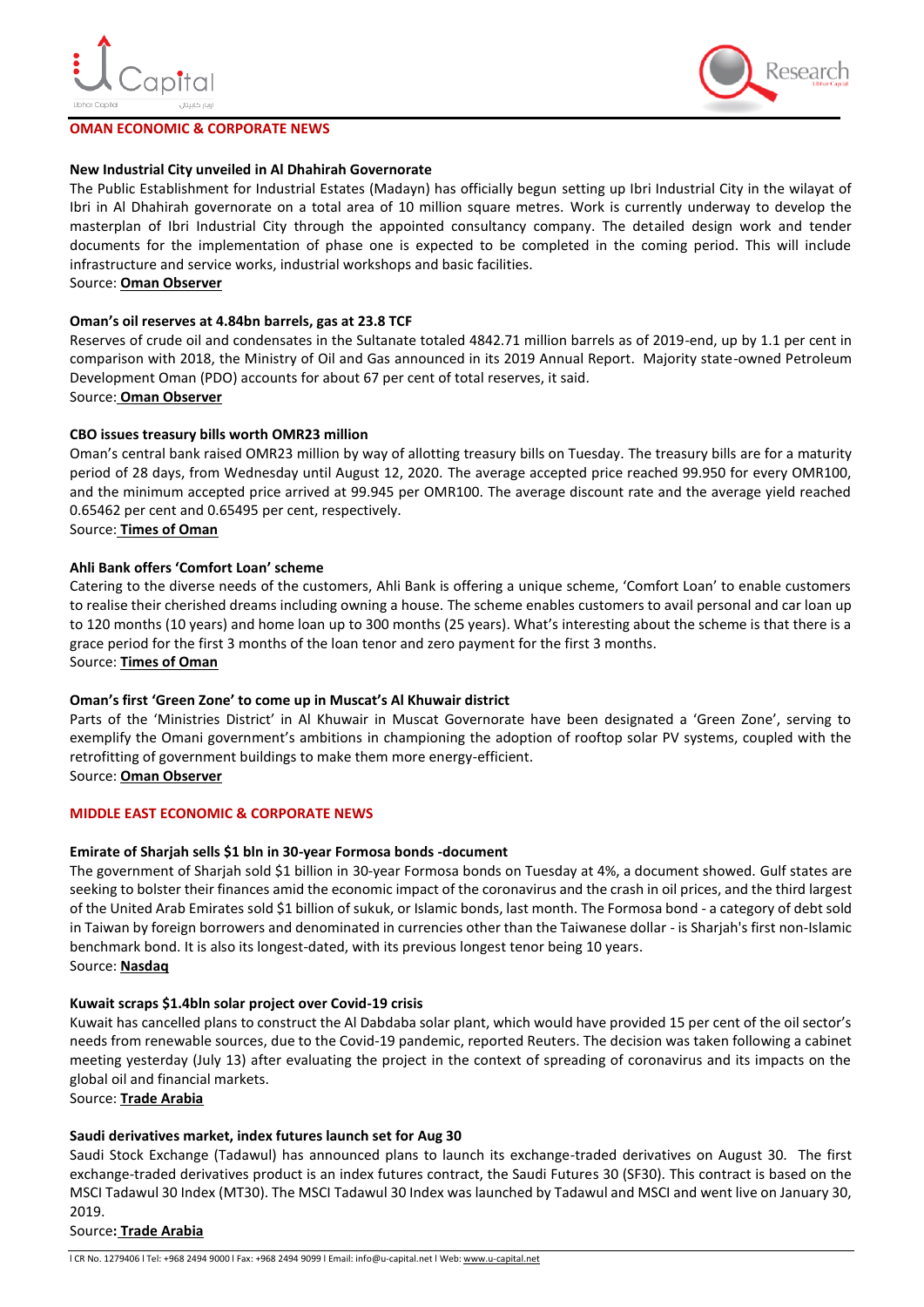



# **Saudi's new corporate law will see creation of more flexible companies: Official**

Abdul Majeed Al-Abdul Wahab, director-general of the companies' laws and policies at the Ministry of Commerce, said that the new draft corporate law will pave the way for the establishment of more flexible types of companies. Speaking during a television interview, he said that the new models of companies include simple joint-stock companies, which will have the characteristics of joint-stock companies featuring flexibility in raising capital or in issuing different types of shares. Source: **[Zawya](https://www.zawya.com/mena/en/legal/story/Saudis_new_corporate_law_will_see_creation_of_more_flexible_companies_Official-SNG_179569920/)**

# **Saudi Finance Ministry unveils SAR 670 mln initiative to defer payments for private sector enterprises**

Saudi Ministry of Finance launched a Corporate Sustainability Program initiative at SAR 670 million to defer payment of the outstanding loan installments for the private sector entities, in line with Saudi Vision 2030, according to a Ministry statement. The initiative comprises deferring payment of loan installments due in 2020, for a year, for all segments entitled for the Corporate Sustainability Support Program initiative.

Source: **[Argaam](https://www.argaam.com/en/article/articledetail/id/1390947)**

# **Energy, infrastructure key drivers of economic growth: UAE minister**

Suhail bin Mohammed Al Mazrouei, Cabinet Member and Minister of Energy and Infrastructure has underlined the necessity of rallying efforts and ensuring best utilistion of resources to drive economic growth and protect the gains secured by the State over the past years.

Source: **[WAM](http://wam.ae/en/details/1395302855096)**

# **Kuwait allows up to 50% salary cuts in private sector**

Rapporteur of the Educational, Cultural and Guidance Affairs Committee MP Sa'adoun Hammad confirmed that the committee approved the bill about dealing with the economic impact of coronavirus on the private sector. He disclosed the bill allows the employer to reach an agreement with some or all employees to reduce their salaries during the lockdown period by 50 percent maximum; but not lower than the minimum salary in Kuwait, while the actual work hours are taken into consideration.

Source: **[Zawya](https://www.zawya.com/mena/en/legal/story/Kuwait_allows_up_to_50_salary_cuts_in_private_sector-SNG_179487250/)**

# **INTERNATIONAL ECONOMIC & CORPORATE NEWS**

# **UK should face 'public and painful' retaliation over Huawei decision, Chinese state media urges**

Britain should face retaliation over its decision to ban Huawei from its 5G networks, Chinese state-backed media urged, dubbing the move "ill-founded." On Tuesday, the U.K. said the country's mobile network operators will not be allowed to buy new Huawei 5G gear after Dec. 31. And the carriers must also strip out existing Huawei 5G gear by the end of 2027. Source**: [CNBC](https://www.cnbc.com/2020/07/15/huawei-uk-ban-china-state-media-urges-retaliation-against-britain.html)**

# **Fed officials warn on 'thick fog' ahead for U.S. economy as recovery concerns deepen**

The U.S. economy will recover more slowly than expected amid a surge in novel coronavirus cases across the country, and a broad second wave of the disease could cause economic pain to deepen again, Federal Reserve officials warned on Tuesday. Source: **[Reuters](https://www.reuters.com/article/us-usa-fed/fed-officials-warn-on-thick-fog-ahead-for-u-s-economy-as-recovery-concerns-deepen-idUSKCN24F2LC)**

# **Trump says he is 'not interested' in trade talks with China**

U.S. President Donald Trump on Tuesday shut the door on "Phase 2" trade negotiations with China, saying he does not want to talk to Beijing about trade because of the coronavirus pandemic. "I'm not interested right now in talking to China," Trump replied when asked in an interview with CBS News whether Phase 2 trade talks were dead. Source: **[Reuters](https://www.reuters.com/article/us-usa-trade-china-trump/trump-says-he-is-not-interested-in-trade-talks-with-china-idUSKCN24F2Q4)**

# **Internal U.S. small business watchdog launches inquiry into duplicate pandemic loans**

The U.S. Small Business Administration's internal watchdog has launched an inquiry into a technical glitch that led many small businesses to receive duplicate loans through a high-profile federal coronavirus aid program. A spokesman for the SBA Office of the Inspector General confirmed that the office has begun a review of the issue, which Reuters reported last month may have led to hundreds of millions of dollars in duplicate loans being approved under the \$660 billion Paycheck Protection Program (PPP).

Source: **[Reuters](https://www.reuters.com/article/us-health-coronavirus-usa-ppp/internal-u-s-small-business-watchdog-launches-inquiry-into-duplicate-pandemic-loans-idUSKCN24F2WG)**